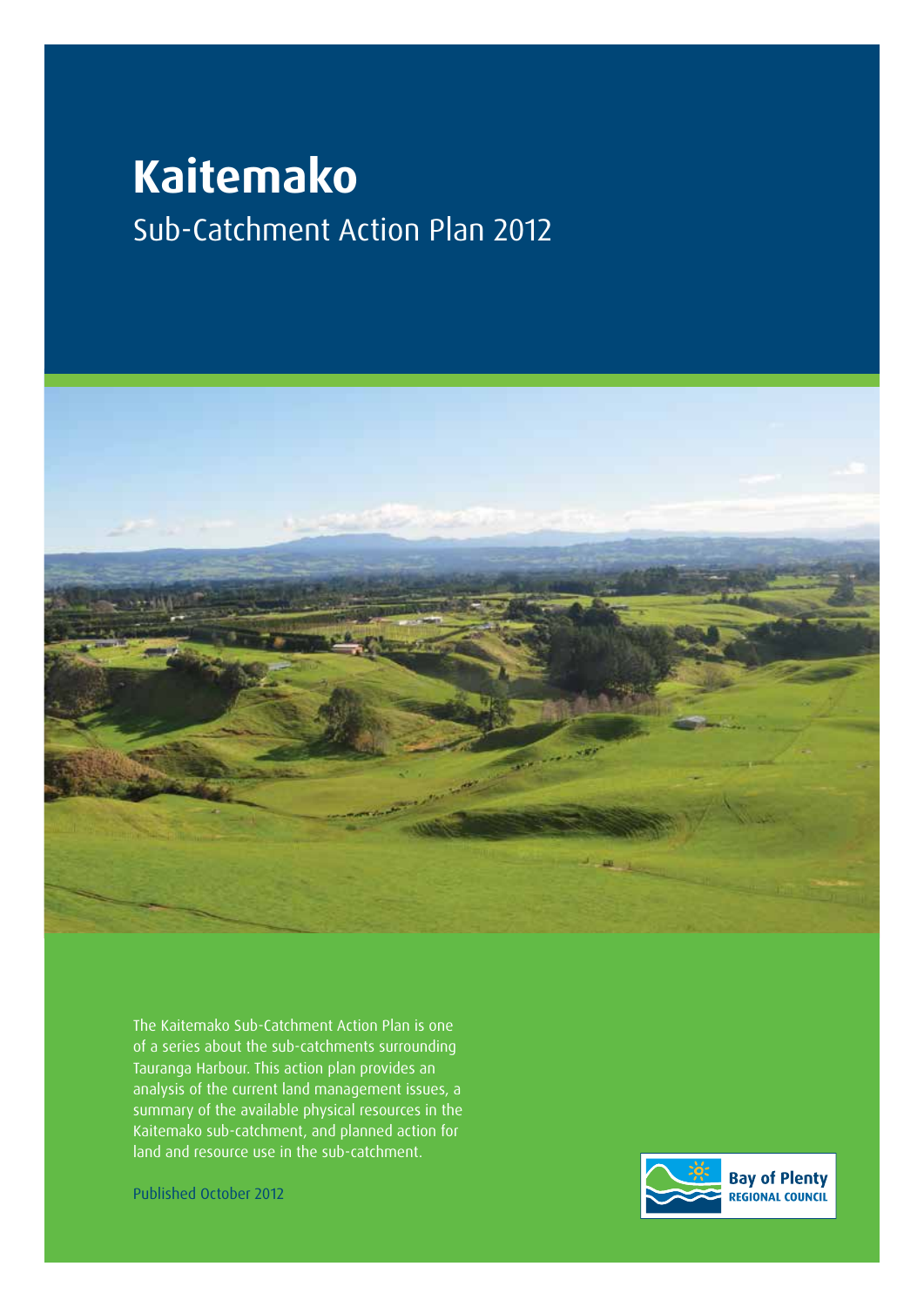## **Introduction**

The Kaitemako sub-catchment is in the Welcome Bay, south of Tauranga City. The sub-catchment is 1135 hectares in area and flows from Ohauiti and drains to the harbour at the Welcome Bay estuary. The Kaitemako subcatchment is part of the Tauranga and Otanewainuku north ecological districts.

The sub-catchment is eight km long and two km wide. It includes 40 km of riparian margins and six km of harbour margin. The primary waterway in the sub-catchment is the Kaitemako stream. There are several un-named tributary streams.

The most widely spread land cover in the sub-catchment is pasture at 45 percent. Native bush covers 33 percent, horticultural five percent and exotic forest eight percent. Large areas of estuarine wetlands surround the Welcome Bay estuary.

Sub-catchment soils are derived from air-fall ash and belong to the Katikati, Otanewainuku and Whakamarama soil series. These soils are classified Typic Orthic Allophanic, which have a high allophonic (clay) mineral content. These soils are versatile with no rooting barriers; however the physical structure is poor. This means these soils are vulnerable to erosion under poor vegetation cover or intensive land-use. Soils on the stream flats are recent and consist of fluvial sands, silts, gravels and boulders.

The geology of the sub-catchment is derived from thin rhyolitic tephra overlying loess and weathered rhyolitic tephra.



*Source: BOPRC, ESRI, i-cubed, USGS, NASA, NOA*



*Source: BOPRC, ESRI, i-cubed, USGS, NASA, NOA*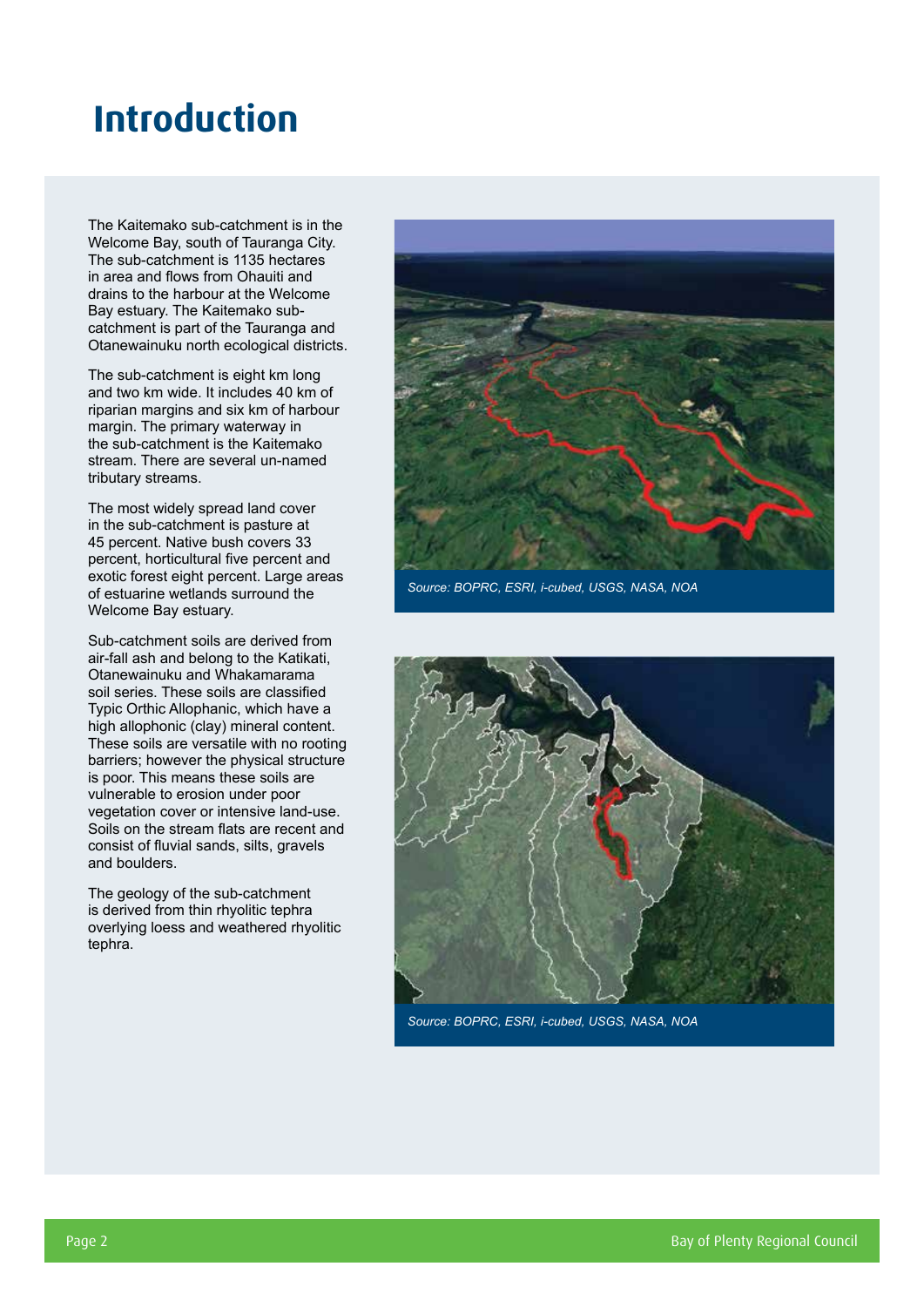## **Land management**

### What is the problem?

Soil has been and continues to be lost from the catchment at moderate to high rates, especially where steep land is subject to cattle or deer grazing, or where earthworks are not carefully managed. Soil quality has not been monitored in the Kaitemako catchment, but results from other similar Bay of Plenty sites indicate generally healthy soils, with the exception of high levels of nitrogen on sheep, beef and deer farms, and excessively high levels on dairy farms. While positive from a production perspective, high nitrogen levels represent a risk to water quality through leaching and eutrophication. Soils on kiwifruit orchards have healthy nitrogen levels but very high and increasing levels of phosphorus. While phosphates do not leach in the same way as nitrogen, they still represent a significant risk to water quality if washed into waterways by erosion.

Livestock access to a stream or wetland, or the area immediately around them, degrades water quality by increasing nutrients, faecal matter and sediment in the waterway. Stock access can increase stream bank erosion by stock treading and damaging soil structure, and by eating and degrading vegetation on the stream bank.

Water quality may also be degraded by excess nutrients in streams from fertilisers, farm runoff and urine patch leaching. Sediment can enter waterways from major construction sites (such as subdivision and roading) and forestry at harvest time. These and other pollutants are generally unintentional by-products of activities such as farming and construction.

## What will we (Bay of Plenty Regional Council) do about it?

- Promote riparian margin fencing to exclude stock and protect water quality.
- Promote and help landowners plant riparian margins, to act as filters and reduce pollutants entering streams through surface runoff.
- Encourage stock stream crossings, such as bridges, to protect the water quality of streams.
- Support retirement of steep erodible land.
- Protect existing areas of indigenous biodiversity.
- Protect existing wetland areas.
- Work with landowners, other agencies and other sections of Regional Council to ensure consistent land and water quality management.

#### **Current riparian margin fencing protection:**



*Stock exclusion indicates those stream margins that are fenced off or land that is currently not available for stock grazing, for example, horticulture, forestry, and native bush.*



### Land cover in the Kaitemako sub-catchment



*Land cover in the Kaitemako sub-catchment*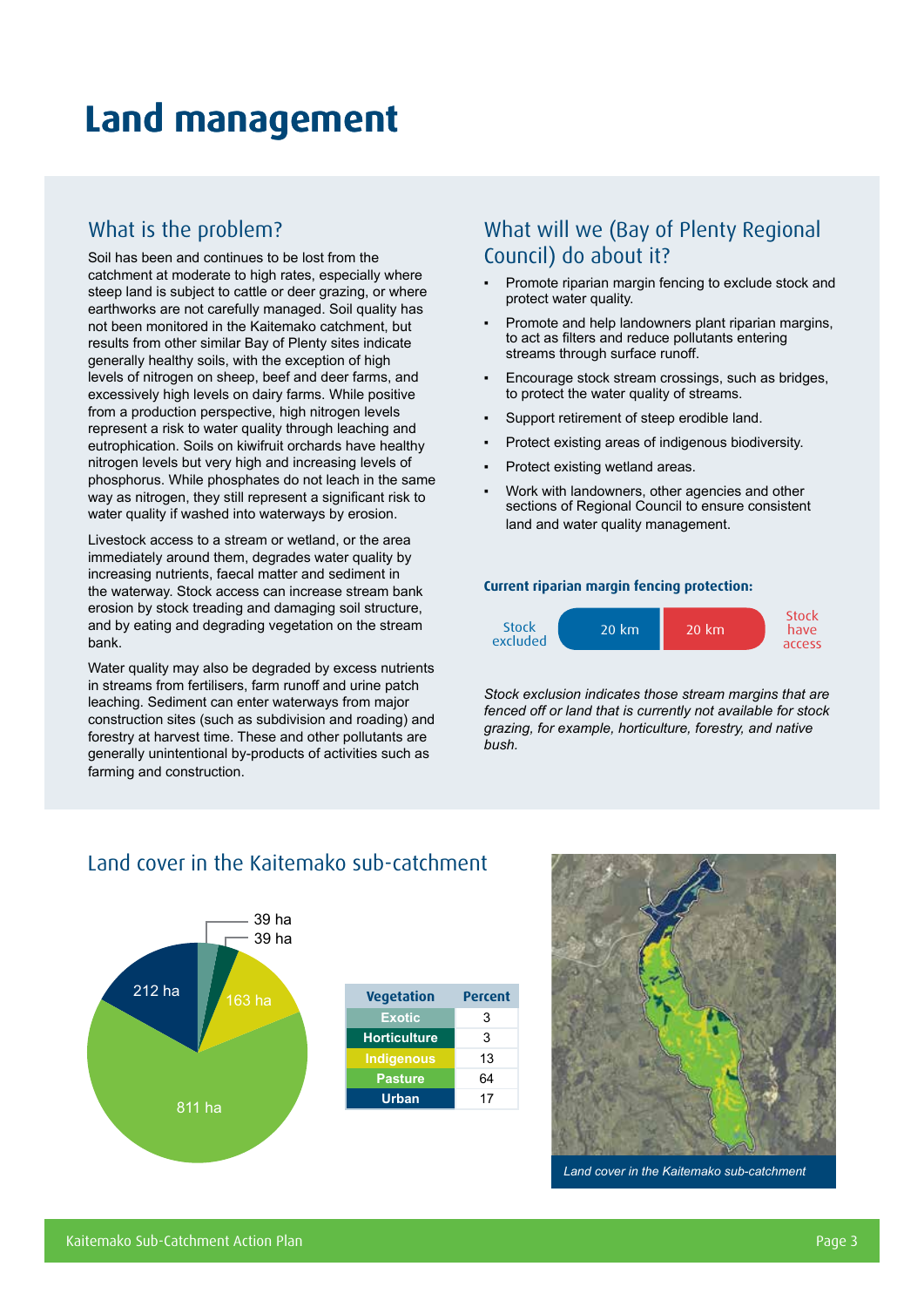## Land use capability classification in the Kaitemako sub-catchment

Sustainable land use and management is essential to ensure the Bay of Plenty region maintains clean waterways, productive soils, and indigenous biodiversity. How the land is used and managed can have a direct effect on its potential for long-term sustainability.

The majority of land in this sub-catchment is Land Use Capability (LUC) Class 6 - steep landscapes. Highly productive LUC Class 3 and 4 - gentle to rolling lands - are also well represented across the sub-catchment.





*Land use capability classification in the Kaitemako sub-catchment*

| <b>LUC Class</b> | <b>LUC Units</b> | <b>Percent</b> |
|------------------|------------------|----------------|
|                  | 3e 2             |                |
|                  | 4e 2             | 22             |
| ิค               | 6e 3, 6e 4       | 66             |

## Erosion risk in the Kaitemako sub-catchment

A large proportion of Land Use Capability Class 6 land in the Kaitemako sub-catchment has medium risk of erosion occurring due to pastoral land use. Forestry located on this class of land has a medium risk of erosion during the post-harvest phase.



*Erosion risk in the Kaitemako sub-catchment*

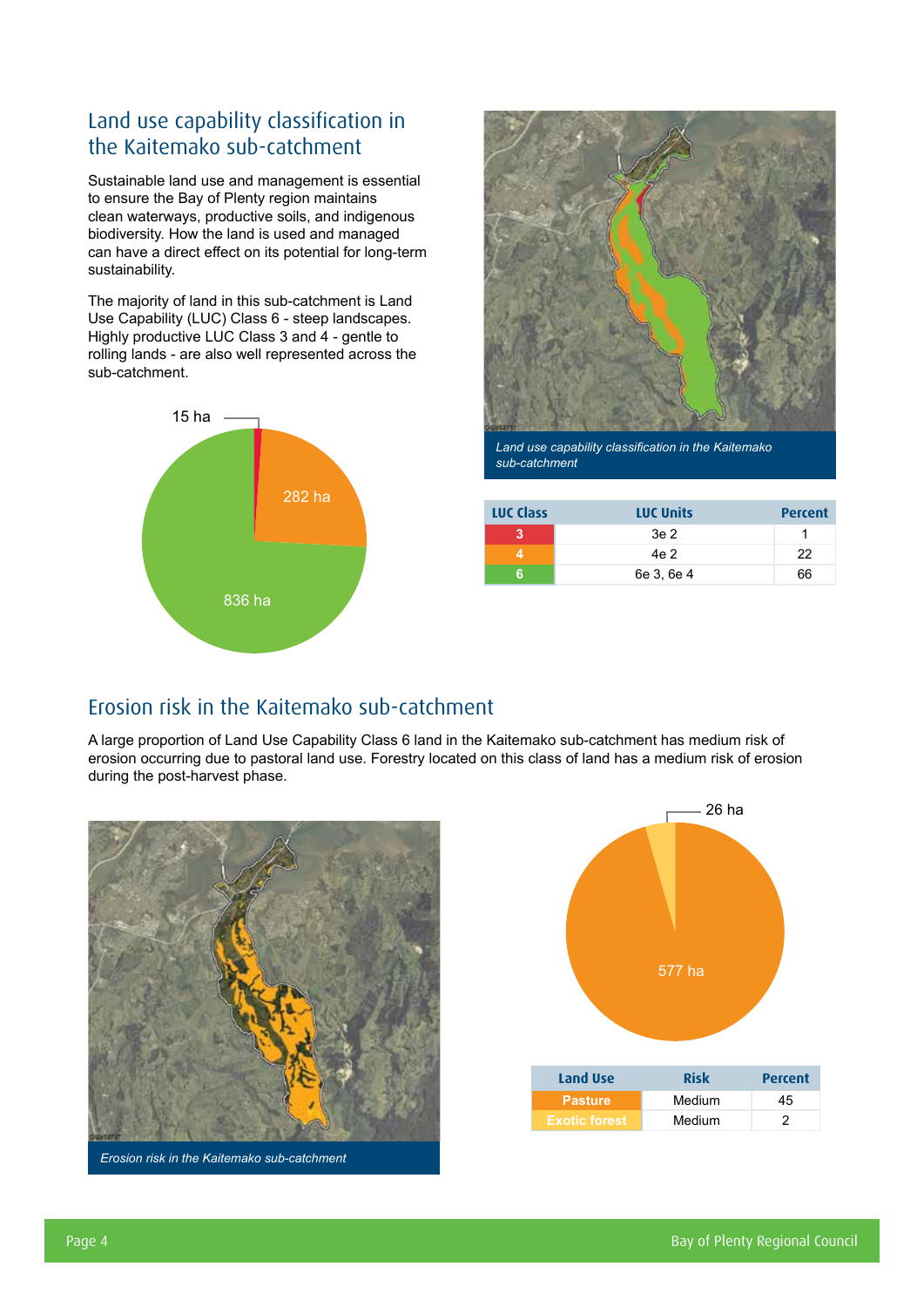## Existing protection status in the Kaitemako sub-catchment



*Existing protection status in the Kaitemako sub-catchment*



| <b>Class</b>            | <b>Percent</b> |
|-------------------------|----------------|
| <b>BOPRC Covenant</b>   | 1              |
| <b>Māori</b>            | 1              |
| <b>QEII</b>             | 0.4            |
| <b>District Reserve</b> | 2              |

## **Land management survey 2011**

### Field work

In developing the Kaitemako Sub-Catchment Action Plan, Bay of Plenty Regional Council undertook field surveys of 25 properties between February and March 2012. The properties surveyed covered 48 percent of the catchment. Priority was given to large properties that had waterways flowing through them or along their boundary.

Areas with formal protection were not surveyed as they already have action plans in place.

Field work included an assessment of land use, steam margins, erosion features and biodiversity features:

| Land use                        | Type and rationale<br>٠<br>Land Use Capability classification based on<br>٠<br>physical resources present                                                                                                                                |
|---------------------------------|------------------------------------------------------------------------------------------------------------------------------------------------------------------------------------------------------------------------------------------|
| <b>Stream</b><br>margins        | Protection measures (if any) in place<br>٠<br>General condition and upkeep<br>٠<br>Estimated length (both protected and<br>٠<br>unprotected)<br>GPS track of any stream channels not<br>$\mathbf{r}$<br>evident in the GIS database maps |
| <b>Erosion</b><br>features      | Estimated size and trend direction<br>٠<br>Photographs and GPS points (either at<br>٠<br>feature or where the photo was taken)                                                                                                           |
| <b>Biodiversity</b><br>features | Estimated land cover and the type of<br>٠<br>vegetation (e.g. native, introduced species)                                                                                                                                                |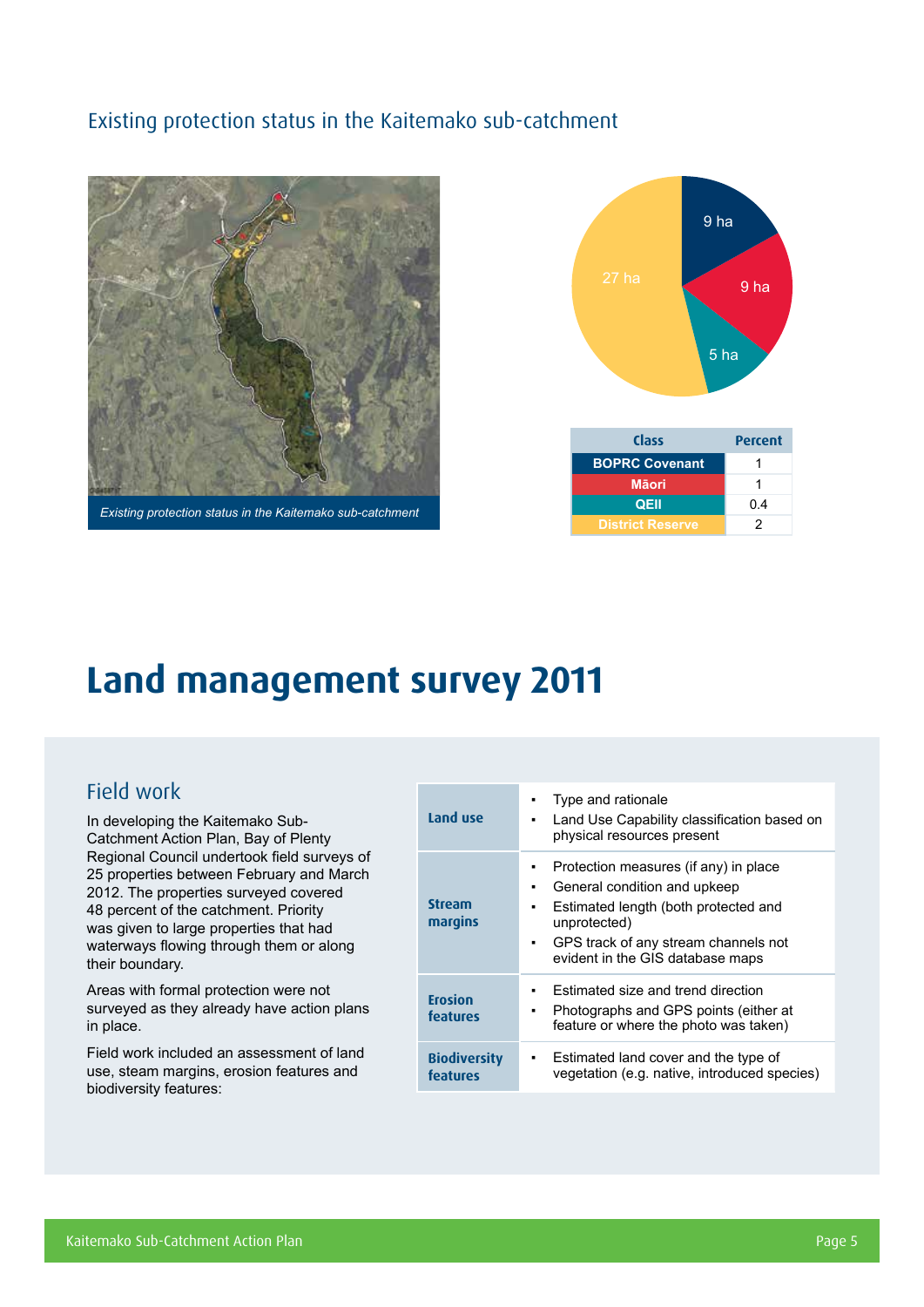## Land owner feedback

Bay of Plenty Regional Council, NZ Landcare Trust and Department of Conservation held a meeting with landowners on 11 October 2011. The meeting gathered their concerns, challenges and priorities.

#### **Priority 1 –** Lack of information / education

- Lack of native biodiversity. (Monoculture systems of orchards, pasture and forestry. Some landowners want a rural lifestyle without land guardianship attitude. Urban mind set in a rural community. Laziness, ignorance)
- Rainfall. (Specific monitoring per hour over the course of the year. Erosion is not constant throughout the day or year. Rainfall is quoted as annual not sufficient. Rainfall intensity can be huge and episodic. Rainfall on hillsides which run cattle can produce waterfalls/huge volumes of water in some rainfall events, with consequences of erosion.)
- Ignorance/knowledge. (Do people know the impacts of their land practices? People are uniformed about good rural practices and are sometimes uncaring about their actions.)

#### **Priority 2 –** Planning

- Water Quality. (Minimising runoff from urban development being too close to waterways.)
- Rubbish. (Stricter control of litter dumped on roadsides and/or over river banks. Lack of collection points available to local rural community. Associate fees for refuse.)
- Road drainage. (Drains are being planted with aesthetic plants which causes blockage.)
- Road drainage management. (Road drainage being forced into paddocks. Drains not being cleaned on a regular basis on private and public land.)
- Impacts and management of subdivisions. (Visual/ rules may need reassessing as often delays between the setting up of a subdivision/sale/construction/ landscaping – also the gouging of culverts – poor drainage, no kerbing required.)

#### **Priority 3 –** Weeds

Weed control. (Lack of weed management on the water's edge, leading to spraying and run-off into streams.)

#### **Priority 4 – Pollution**

- Pollution from:
	- 1) Road runoff (e.g. oil, rubber, motor chemicals, petrol from vehicles)
	- 2) Farming
	- 3) Horticulture
	- 4) Visual (subdivisions)<br>5) Septic tanks (seepac
	- Septic tanks (seepage)

#### **Priority 5 –** Land management

Biodiversity. A limited approach to diversity protection has ecological impacts.

- Erosion from:
	- 1) Forestry (cyclical, episodic impact)
	- 2) Farming (riparian strips, good water flows)
	- 3) Subdivision (visual impacts and impacts on soil)
	- 4) Horticulture (spraying weeds results in soils becoming exposed)
	- 5) Urban (road runoff)
	- 6) Intensity of rainfall (e.g. 100 mm/hr). (Annual rainfall is not an accurate indicator of damage.)

#### **Priority 6 - Bureaucracy**

- Bureaucratic interference:
	- 1) Lack of support from local council
	- 2) Lack of ability to think outside the square
	- 3) Too many experts lack of knowledge transfer with landowners
	- 4) Inconsistency
	- 5) Bullying attitude

## Iwi/hapū feedback

Kaitemako lies within the rohe of several iwi/hapū. The main concerns, priorities and challenges regarding the natural environment identified by tangata whenua include:

- The iwi and hapū support any initiatives which result in the improvement of water quality particularly with regard to importance of using the streams and harbour for kaimoana gathering including Patiki and Titiko and swimming/playing;
- Most ancestral lands have been lost, it is important to tangata whenua that regional council support the owners of Māori land to improve water quality and biodiversity;
- It is important that remaining remnant native bush is protected and restored;
- It is a high priority to the iwi/hapū to protect culturally significant sites in the catchment and traditional walking routes should be open for public use;
- Building capacity for young Māori to learn about/ work in the resource management field within their rohe;
- Protection of the Mauri of the streams and lands within the catchment by way of kaitiaki
- Monitor restoration activities such as riparian fencing and planting to reduce sedimentation and increase water quality and mangrove removal; and
- On-going communication between regional council and iwi/hapū. Share monitoring results and proposed restoration initiatives with iwi/hapū and work with iwi/hapū to restore their lands where possible.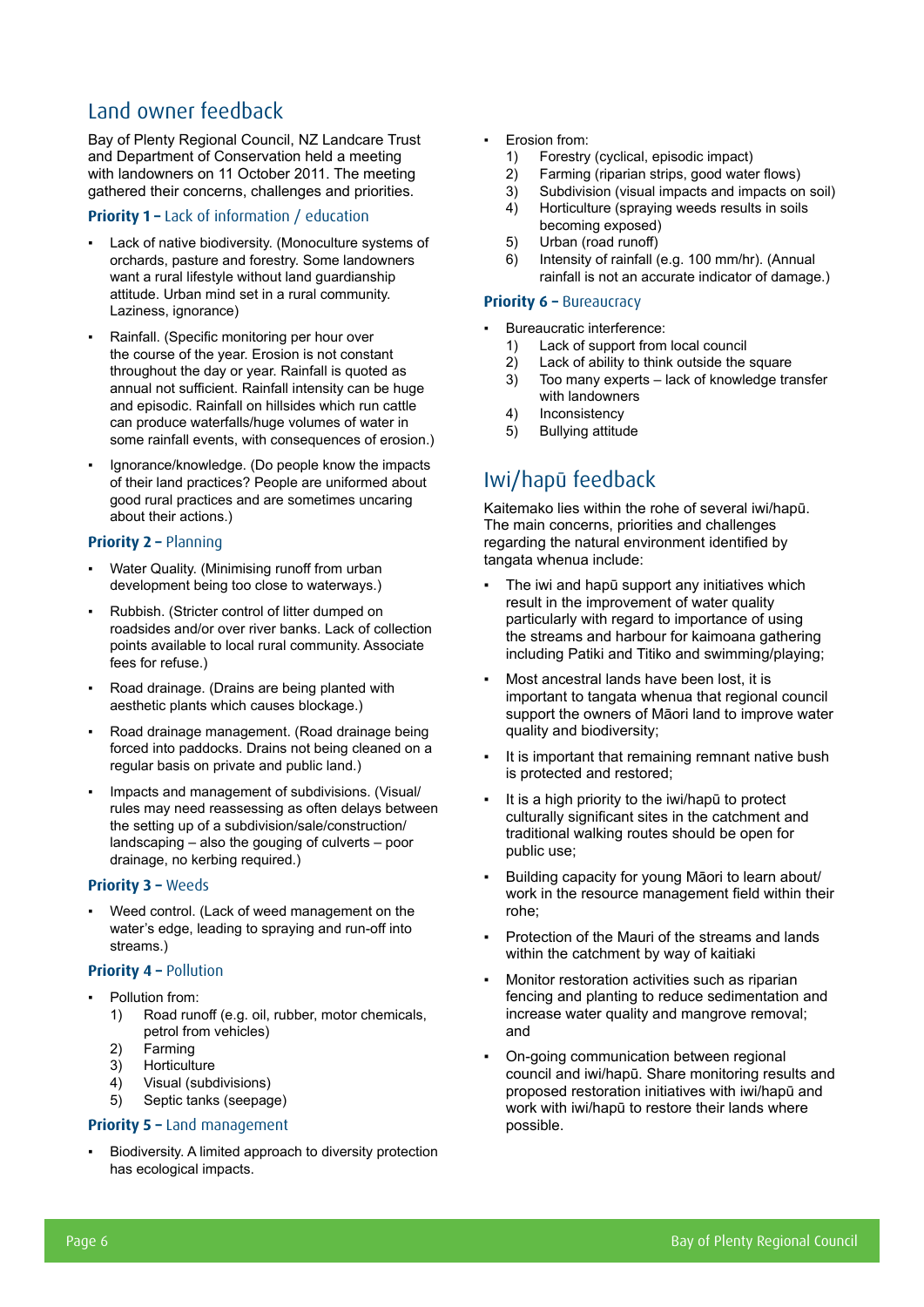## **Actions**

Three main land management issues, common to the surveyed properties, were identified in the Kaitemako subcatchment. We have identified solutions that will help maintain and improve riparian protection, reduce erosion and unsuitable land use and reduce biodiversity loss within the catchment area, and who can help implement the actions.

## Land management issues and solutions

| <b>Actions</b>                                                                                                                                                                                                                                                                                                                                                                                                                                                                                                                                                                                                                                                                                                                                                                                                                | <b>Milestones</b>                                                                                         | Who is involved?                                                                                                                                                                                                                                                                                                          |
|-------------------------------------------------------------------------------------------------------------------------------------------------------------------------------------------------------------------------------------------------------------------------------------------------------------------------------------------------------------------------------------------------------------------------------------------------------------------------------------------------------------------------------------------------------------------------------------------------------------------------------------------------------------------------------------------------------------------------------------------------------------------------------------------------------------------------------|-----------------------------------------------------------------------------------------------------------|---------------------------------------------------------------------------------------------------------------------------------------------------------------------------------------------------------------------------------------------------------------------------------------------------------------------------|
| <b>Improve riparian protection</b><br>Work with landowners to apply sustainable land use methods and practices<br>to maintain and/or repair wetlands and stream banks to improve water<br>quality.<br>Completely remove stock access to streams, fence remaining 20km and<br>instigate planting of riparian margins to eliminate the effects of livestock,<br>polluted water runoff and erosion.<br>Instigate necessary remedial works to stream margins such as bank<br>×,<br>re-contouring, riparian planting and engineering works using relevant<br>legislation relating to riparian management.<br>Tailor site specific solutions.                                                                                                                                                                                       | 1 km of new<br>riparian fencing<br>per year                                                               | $\blacksquare$<br>Bay of Plenty<br>Regional Council<br>Landowners<br>$\blacksquare$<br>Western Bay of<br>$\blacksquare$<br><b>Plenty District</b><br>Council<br>Tauranga City<br>$\blacksquare$<br>Council for<br>projects which<br>benefit the city<br>NZ Landcare<br>Trust working with<br>community care<br>groups     |
| Improve soil health, help control erosion and encourage<br>sustainable land use<br>Apply property level management plans to LUC class 6 & 7 pastoral and<br>forestry land that has been identified as eroding or at risk of eroding.<br>Promote the need for land use change on LUC class 7 land pastoral land -<br>×,<br>advocate land retirement, forestry and suitable stock regimes.<br>Work with landowners to apply soil and water conservation methods and<br>٠<br>good land management practice to maintain and/or repair landscapes.<br>Work to ensure that earthworks, track construction and roading complies<br>٠<br>with best practice to minimise run-off.<br>Increase the awareness of the impact of cattle and deer on steeper slopes.<br>Ensure that landowners apply appropriate land management practices. | 39 properties<br>with 'at risk'<br>land have<br>management<br>plans by 2022                               | $\blacksquare$<br>Bay of Plenty<br>Regional Council<br>Landowners<br>$\blacksquare$<br>Western Bay of<br><b>Plenty District</b><br>Council<br>Department of<br>$\blacksquare$<br>Conservation<br>NZ Landcare<br>$\blacksquare$<br>Trust working with<br>community care<br>groups                                          |
| <b>Improve biodiversity protection and enhancement</b><br>Advocate protection and restoration of valuable areas within the sub-<br>catchment<br>Continue tree planting on private land in native or non-invasive exotic<br>species<br>Liaise with Waikato Regional Council and Department of Conservation<br>$\blacksquare$<br>on coordinating management of the Kaimai Mamaku Range and its<br>catchments as part of the Kaimai Catchments Project<br>Work with landowners and community groups to protect identified<br>biodiversity areas in the sub-catchment by establishing native plant<br>populations and controlling nuisance populations of pest plants and<br>animals.                                                                                                                                             | By 2022 an<br>additional<br>10 sites are<br>managed for<br>biodiversity<br>protection and<br>enhancement. | Bay of Plenty<br>$\blacksquare$<br>Regional Council<br>Land owners<br>$\blacksquare$<br>Western Bay of<br>٠<br><b>Plenty District</b><br>Council<br>Department of<br>$\blacksquare$<br>Conservation<br><b>Community Care</b><br>Groups<br>NZ Landcare<br>$\blacksquare$<br>Trust working with<br>community care<br>groups |